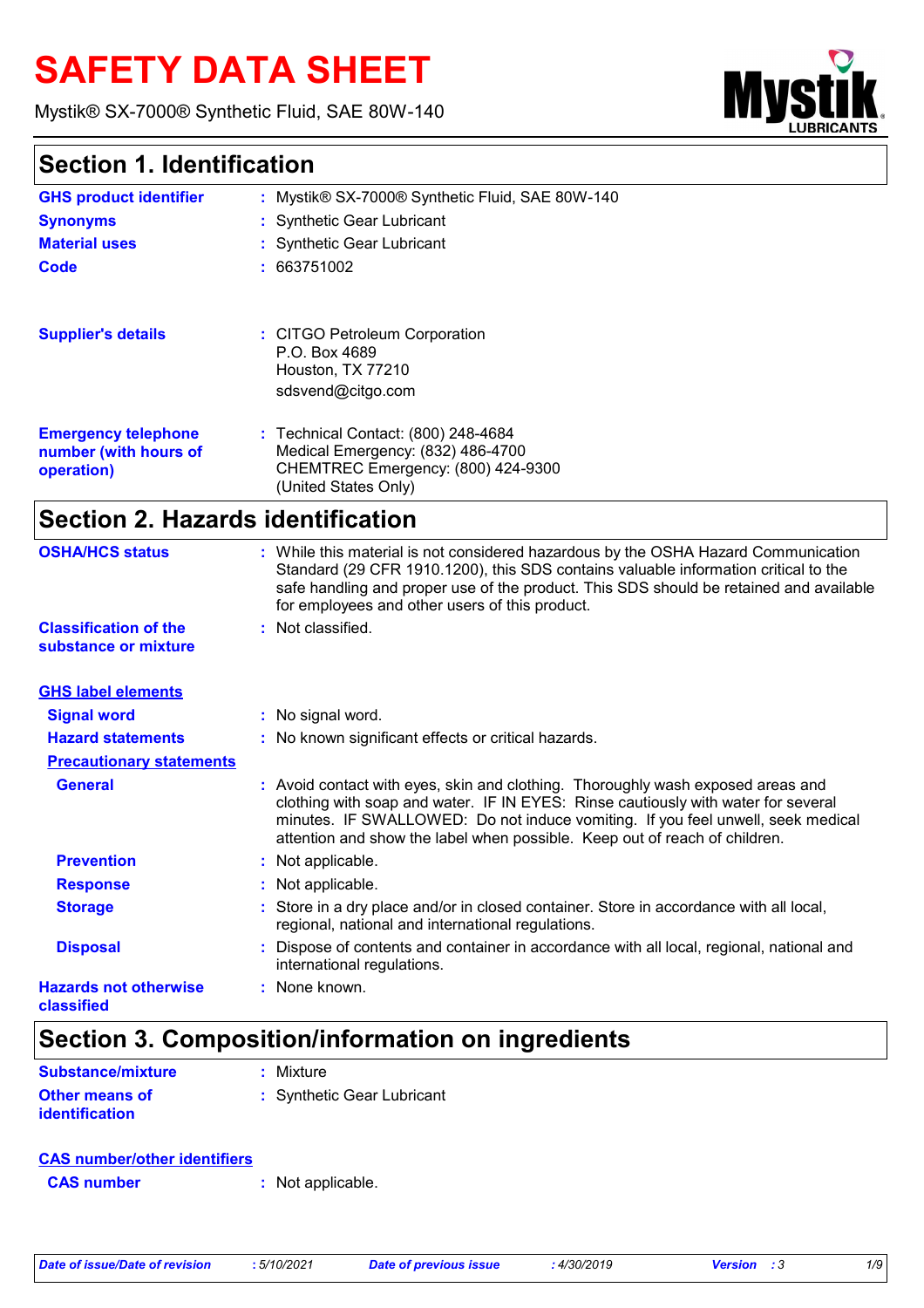## **Section 3. Composition/information on ingredients**

Any concentration shown as a range is to protect confidentiality or is due to process variation.

**There are no ingredients present which, within the current knowledge of the supplier and in the concentrations applicable, are classified as hazardous to health or the environment and hence require reporting in this section. Occupational exposure limits, if available, are listed in Section 8.**

### **Section 4. First aid measures**

#### **Description of necessary first aid measures**

| <b>Eye contact</b>  | : Immediately flush eyes with plenty of water, occasionally lifting the upper and lower<br>eyelids. Check for and remove any contact lenses. Get medical attention if irritation<br>occurs.                                            |
|---------------------|----------------------------------------------------------------------------------------------------------------------------------------------------------------------------------------------------------------------------------------|
| <b>Inhalation</b>   | : Remove victim to fresh air and keep at rest in a position comfortable for breathing. Get<br>medical attention if symptoms occur.                                                                                                     |
| <b>Skin contact</b> | : Flush contaminated skin with plenty of water. Remove contaminated clothing and<br>shoes. Get medical attention if symptoms occur.                                                                                                    |
| <b>Ingestion</b>    | : Wash out mouth with water. Remove victim to fresh air and keep at rest in a position<br>comfortable for breathing. Do not induce vomiting unless directed to do so by medical<br>personnel. Get medical attention if symptoms occur. |

### **Most important symptoms/effects, acute and delayed**

| <b>Potential acute health effects</b> |                                                     |
|---------------------------------------|-----------------------------------------------------|
| <b>Eye contact</b>                    | : No known significant effects or critical hazards. |
| <b>Inhalation</b>                     | : No known significant effects or critical hazards. |
| <b>Skin contact</b>                   | : No known significant effects or critical hazards. |
| <b>Ingestion</b>                      | : No known significant effects or critical hazards. |
| <b>Over-exposure signs/symptoms</b>   |                                                     |
| <b>Eye contact</b>                    | : No specific data.                                 |
| <b>Inhalation</b>                     | : No specific data.                                 |
| <b>Skin contact</b>                   | : No specific data.                                 |
| <b>Ingestion</b>                      | : No specific data.                                 |
|                                       |                                                     |

|                                   | Indication of immediate medical attention and special treatment needed, if necessary                                           |  |
|-----------------------------------|--------------------------------------------------------------------------------------------------------------------------------|--|
| <b>Notes to physician</b>         | : Treat symptomatically. Contact poison treatment specialist immediately if large<br>quantities have been ingested or inhaled. |  |
| <b>Specific treatments</b>        | : Treat symptomatically and supportively.                                                                                      |  |
| <b>Protection of first-aiders</b> | : No action shall be taken involving any personal risk or without suitable training.                                           |  |

### **See toxicological information (Section 11)**

### **Section 5. Fire-fighting measures**

| <b>Extinguishing media</b>                           |                                                                                                                             |
|------------------------------------------------------|-----------------------------------------------------------------------------------------------------------------------------|
| <b>Suitable extinguishing</b><br>media               | : Use an extinguishing agent suitable for the surrounding fire.                                                             |
| <b>Unsuitable extinguishing</b><br>media             | $\therefore$ None known.                                                                                                    |
| <b>Specific hazards arising</b><br>from the chemical | : In a fire or if heated, a pressure increase will occur and the container may burst.                                       |
| <b>Hazardous thermal</b><br>decomposition products   | : Decomposition products may include the following materials:<br>carbon dioxide<br>carbon monoxide<br>halogenated compounds |

| Date of issue/Date of revision | 5/10/2021 | <b>Date of previous issue</b> | 4/30/2019 | <b>Version</b> : 3 | 2/9 |
|--------------------------------|-----------|-------------------------------|-----------|--------------------|-----|
|                                |           |                               |           |                    |     |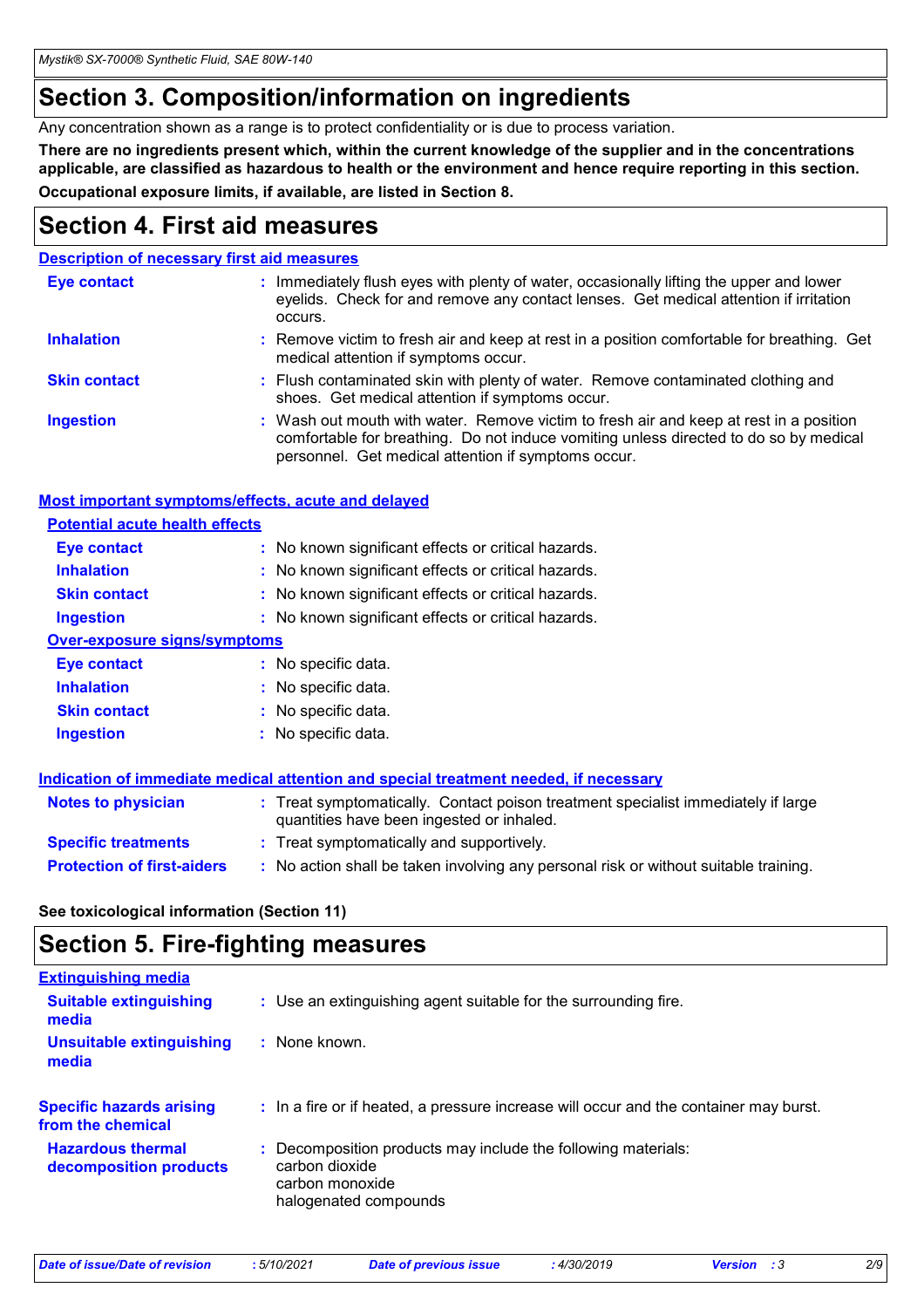## **Section 5. Fire-fighting measures**

| <b>Special protective actions</b><br>for fire-fighters   | : Promptly isolate the scene by removing all persons from the vicinity of the incident if<br>there is a fire. No action shall be taken involving any personal risk or without suitable<br>training. |
|----------------------------------------------------------|-----------------------------------------------------------------------------------------------------------------------------------------------------------------------------------------------------|
| <b>Special protective</b><br>equipment for fire-fighters | : Fire-fighters should wear appropriate protective equipment and self-contained breathing<br>apparatus (SCBA) with a full face-piece operated in positive pressure mode.                            |

### **Section 6. Accidental release measures**

|                                                              | Personal precautions, protective equipment and emergency procedures                                                                                                                                                                                                                                                                                                                                                                                                                                                                                                                        |
|--------------------------------------------------------------|--------------------------------------------------------------------------------------------------------------------------------------------------------------------------------------------------------------------------------------------------------------------------------------------------------------------------------------------------------------------------------------------------------------------------------------------------------------------------------------------------------------------------------------------------------------------------------------------|
| For non-emergency<br>personnel                               | : No action shall be taken involving any personal risk or without suitable training.<br>Evacuate surrounding areas. Keep unnecessary and unprotected personnel from<br>entering. Do not touch or walk through spilled material. Put on appropriate personal<br>protective equipment.                                                                                                                                                                                                                                                                                                       |
|                                                              | For emergency responders : If specialized clothing is required to deal with the spillage, take note of any information in<br>Section 8 on suitable and unsuitable materials. See also the information in "For non-<br>emergency personnel".                                                                                                                                                                                                                                                                                                                                                |
| <b>Environmental precautions</b>                             | : Avoid dispersal of spilled material and runoff and contact with soil, waterways, drains<br>and sewers. Inform the relevant authorities if the product has caused environmental<br>pollution (sewers, waterways, soil or air).                                                                                                                                                                                                                                                                                                                                                            |
| <b>Methods and materials for containment and cleaning up</b> |                                                                                                                                                                                                                                                                                                                                                                                                                                                                                                                                                                                            |
| <b>Small spill</b>                                           | : Stop leak if without risk. Move containers from spill area. Dilute with water and mop up<br>if water-soluble. Alternatively, or if water-insoluble, absorb with an inert dry material and<br>place in an appropriate waste disposal container. Dispose of via a licensed waste<br>disposal contractor.                                                                                                                                                                                                                                                                                   |
| <b>Large spill</b>                                           | : Stop leak if without risk. Move containers from spill area. Prevent entry into sewers,<br>water courses, basements or confined areas. Wash spillages into an effluent treatment<br>plant or proceed as follows. Contain and collect spillage with non-combustible,<br>absorbent material e.g. sand, earth, vermiculite or diatomaceous earth and place in<br>container for disposal according to local regulations (see Section 13). Dispose of via a<br>licensed waste disposal contractor. Note: see Section 1 for emergency contact<br>information and Section 13 for waste disposal. |

## **Section 7. Handling and storage**

### **Precautions for safe handling**

| <b>Protective measures</b><br><b>Advice on general</b><br>occupational hygiene   | : Put on appropriate personal protective equipment (see Section 8).<br>Eating, drinking and smoking should be prohibited in areas where this material is<br>handled, stored and processed. Workers should wash hands and face before eating,<br>drinking and smoking. Remove contaminated clothing and protective equipment before<br>entering eating areas. See also Section 8 for additional information on hygiene<br>measures.                                                                                                                                                                                                                                                                                                                                                                                                                                                                                                 |
|----------------------------------------------------------------------------------|------------------------------------------------------------------------------------------------------------------------------------------------------------------------------------------------------------------------------------------------------------------------------------------------------------------------------------------------------------------------------------------------------------------------------------------------------------------------------------------------------------------------------------------------------------------------------------------------------------------------------------------------------------------------------------------------------------------------------------------------------------------------------------------------------------------------------------------------------------------------------------------------------------------------------------|
| <b>Conditions for safe storage,</b><br>including any<br><b>incompatibilities</b> | : Store in accordance with local regulations. Store in original container protected from<br>direct sunlight in a dry, cool and well-ventilated area, away from incompatible materials<br>(see Section 10) and food and drink. Keep container tightly closed and sealed until<br>ready for use. Containers that have been opened must be carefully resealed and kept<br>upright to prevent leakage. Do not store in unlabeled containers. Use appropriate<br>containment to avoid environmental contamination. See Section 10 for incompatible<br>materials before handling or use.<br>Bulk Storage Conditions: Maintain all storage tanks in accordance with applicable<br>regulations. Use necessary controls to monitor tank inventories. Inspect all storage<br>tanks on a periodic basis. Test tanks and associated piping for tightness. Maintain the<br>automatic leak detection devices to assure proper working condition. |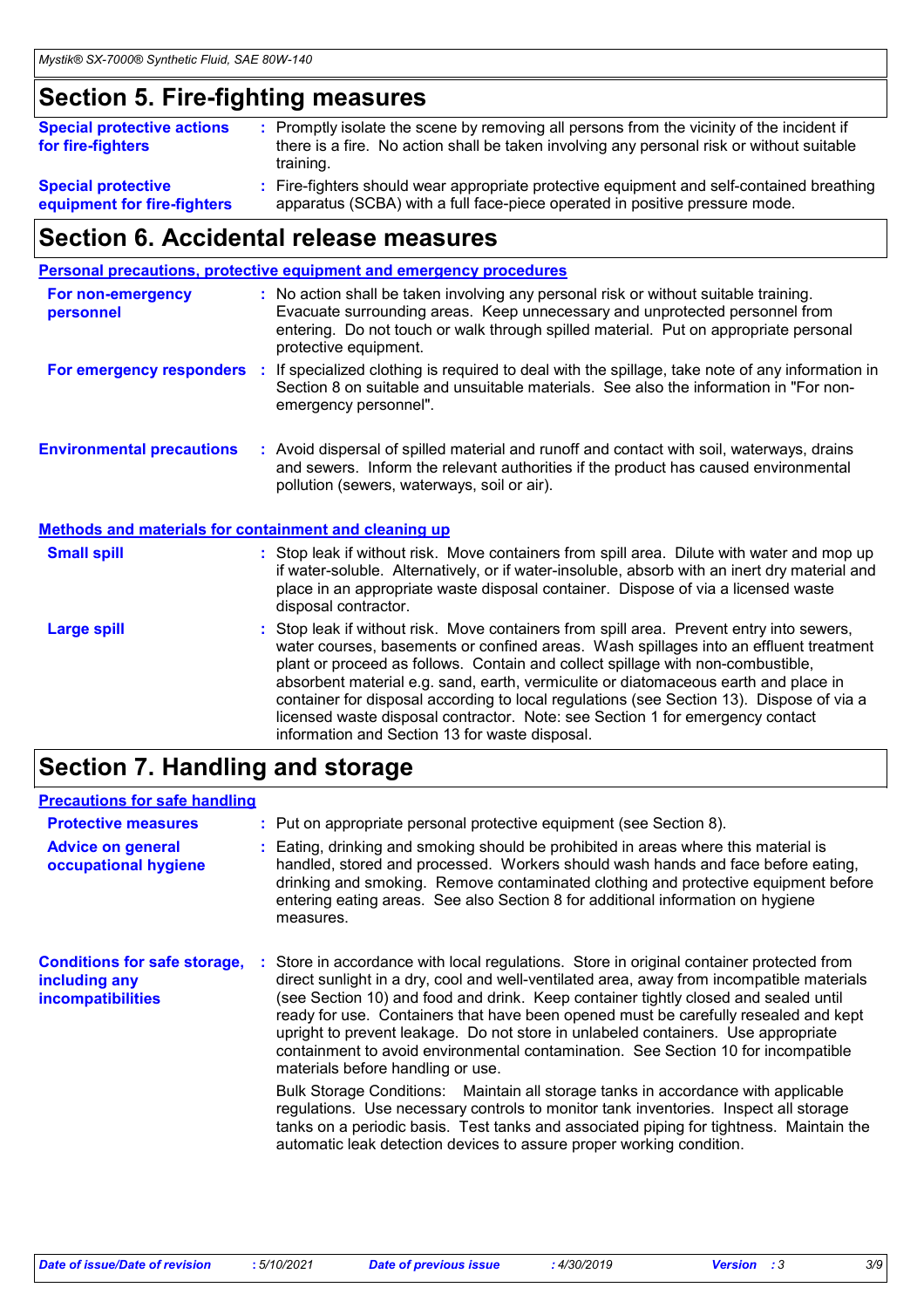## **Section 8. Exposure controls/personal protection**

### **Control parameters**

#### **Occupational exposure limits**

None.

| <b>Appropriate engineering</b><br><b>controls</b> |    | : Good general ventilation should be sufficient to control worker exposure to airborne<br>contaminants.                                                                                                                                                                                                                                                                                                                                                                                                                                           |
|---------------------------------------------------|----|---------------------------------------------------------------------------------------------------------------------------------------------------------------------------------------------------------------------------------------------------------------------------------------------------------------------------------------------------------------------------------------------------------------------------------------------------------------------------------------------------------------------------------------------------|
| <b>Environmental exposure</b><br><b>controls</b>  |    | : Emissions from ventilation or work process equipment should be checked to ensure<br>they comply with the requirements of environmental protection legislation. In some<br>cases, vapor controls, filters or engineering modifications to the process equipment will<br>be necessary to reduce emissions to acceptable levels.                                                                                                                                                                                                                   |
| <b>Individual protection measures</b>             |    |                                                                                                                                                                                                                                                                                                                                                                                                                                                                                                                                                   |
| <b>Hygiene measures</b>                           |    | : Wash hands, forearms and face thoroughly after handling chemical products, before<br>eating, smoking and using the lavatory and at the end of the working period.<br>Appropriate techniques should be used to remove potentially contaminated clothing.<br>Wash contaminated clothing before reusing. Ensure that eyewash stations and safety<br>showers are close to the workstation location.                                                                                                                                                 |
| <b>Eye/face protection</b>                        | ÷. | Safety glasses equipped with side shields are recommended as minimum protection in<br>industrial settings. If contact is possible, the following protection should be worn, unless<br>the assessment indicates a higher degree of protection: chemical splash goggles.<br>Safety eyewear complying with an approved standard should be used when a risk<br>assessment indicates this is necessary to avoid exposure to liquid splashes, mists,<br>gases or dusts. If inhalation hazards exist, a full-face respirator may be required<br>instead. |
| <b>Skin protection</b>                            |    |                                                                                                                                                                                                                                                                                                                                                                                                                                                                                                                                                   |
| <b>Hand protection</b>                            |    | : Chemical-resistant gloves complying with an approved standard should be worn at all<br>times when handling chemical products if a risk assessment indicates this is necessary.                                                                                                                                                                                                                                                                                                                                                                  |
| <b>Body protection</b>                            | t. | Personal protective equipment for the body should be selected based on the task being<br>performed and the risks involved and should be approved by a specialist before<br>handling this product.                                                                                                                                                                                                                                                                                                                                                 |
| <b>Other skin protection</b>                      |    | : Avoid skin contact with liquid. Appropriate footwear and any additional skin protection<br>measures should be selected based on the task being performed and the risks involved<br>and should be approved by a specialist before handling this product. Leather boots are<br>not protective for liquid contact.                                                                                                                                                                                                                                 |
| <b>Respiratory protection</b>                     |    | : Avoid inhalation of gases, vapors, mists or dusts. Use a properly fitted, air-purifying or<br>supplied-air respirator complying with an approved standard if a risk assessment<br>indicates this is necessary. Respirator selection must be based on known or anticipated<br>exposure levels, the hazards of the product and the safe working limits of the selected<br>respirator.                                                                                                                                                             |

## **Section 9. Physical and chemical properties**

| <b>Appearance</b>                               |               |                                                             |
|-------------------------------------------------|---------------|-------------------------------------------------------------|
| <b>Physical state</b>                           | $:$ Liquid.   |                                                             |
| <b>Color</b>                                    | $:$ Amber.    |                                                             |
| Odor                                            | $:$ Mild.     |                                                             |
| pH                                              |               | : Not available.                                            |
| <b>Boiling point</b>                            |               | $:$ Not available.                                          |
| <b>Flash point</b>                              |               | : Open cup: $210^{\circ}$ C (410 $^{\circ}$ F) [Cleveland.] |
| <b>Evaporation rate</b>                         |               | $\div$ <1 (n-butyl acetate. = 1)                            |
| Lower and upper explosive<br>(flammable) limits | $:$ Lower: 1% | Upper: 7%                                                   |
| <b>Vapor pressure</b>                           |               | $:$ <0.013 kPa (<0.1 mm Hg) [room temperature]              |
| <b>Vapor density</b>                            |               | : $>2$ [Air = 1]                                            |
| <b>Relative density</b>                         | : 0.898       |                                                             |
|                                                 |               |                                                             |

*Date of issue/Date of revision* **:** *5/10/2021 Date of previous issue : 4/30/2019 Version : 3 4/9*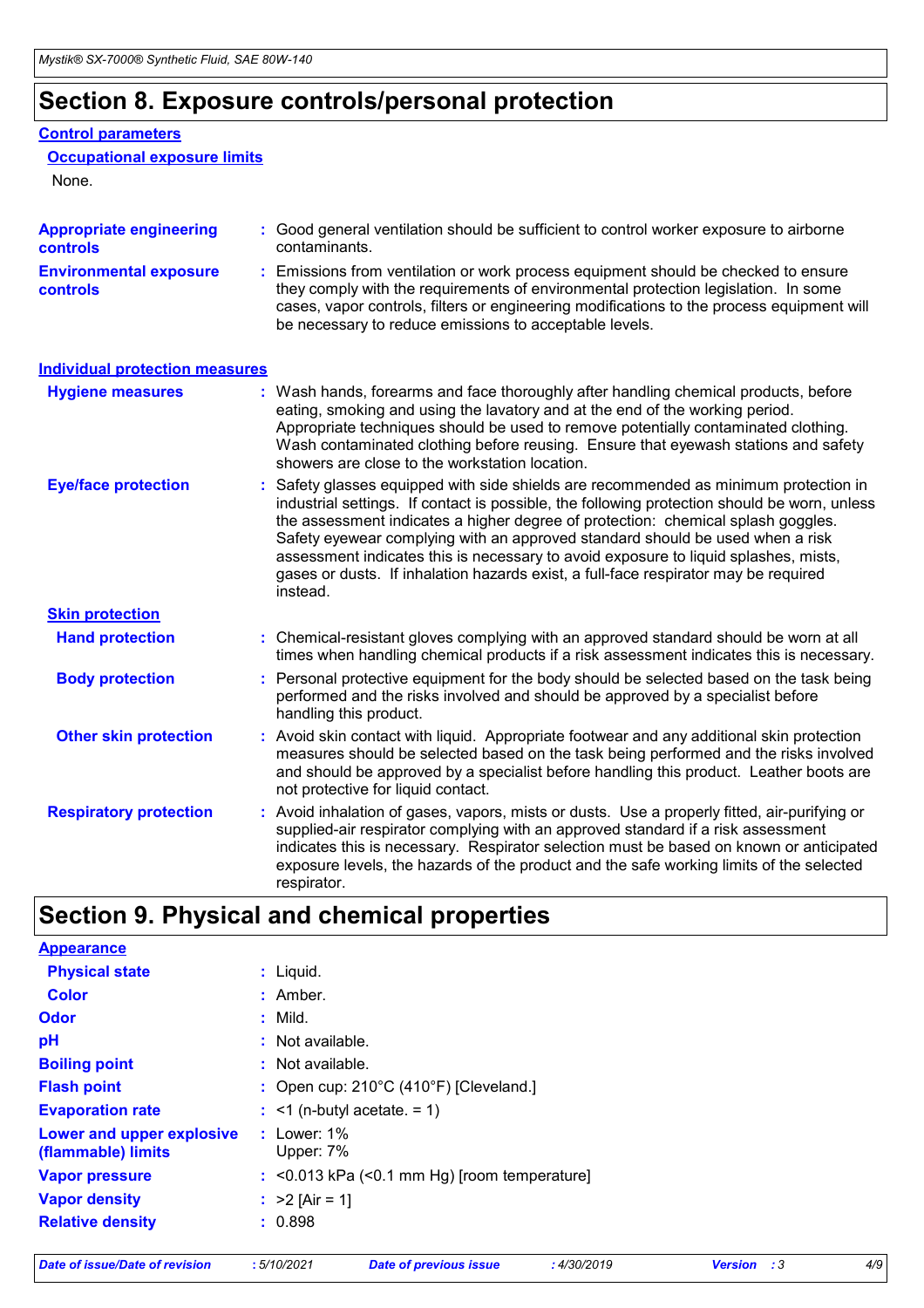## **Section 9. Physical and chemical properties**

| <b>Density Ibs/gal</b>          | : Estimated 7.49 lbs/gal                                          |
|---------------------------------|-------------------------------------------------------------------|
| Density gm/cm <sup>3</sup>      | : Not available.                                                  |
| <b>Gravity, <sup>o</sup>API</b> | : Estimated 26 $@$ 60 F                                           |
| <b>Solubility</b>               | : Insoluble in the following materials: cold water and hot water. |
| Flow time (ISO 2431)            | : Not available.                                                  |
| <b>Viscosity</b>                | : Kinematic (40°C (104°F)): 2.66 cm <sup>2</sup> /s (266 cSt)     |
| <b>Viscosity SUS</b>            | : Estimated 1232 SUS @104 F                                       |

## **Section 10. Stability and reactivity**

| <b>Reactivity</b>                            | : Not expected to be Explosive, Self-Reactive, Self-Heating, or an Organic Peroxide<br>under US GHS Definition(s). |
|----------------------------------------------|--------------------------------------------------------------------------------------------------------------------|
| <b>Chemical stability</b>                    | : The product is stable.                                                                                           |
| <b>Possibility of hazardous</b><br>reactions | : Under normal conditions of storage and use, hazardous reactions will not occur.                                  |
| <b>Conditions to avoid</b>                   | : No specific data.                                                                                                |
| Incompatible materials                       | : No specific data.                                                                                                |
| <b>Hazardous decomposition</b><br>products   | : Under normal conditions of storage and use, hazardous decomposition products should<br>not be produced.          |

## **Section 11. Toxicological information**

| <b>Date of issue/Date of revision</b>                                                      | :5/10/2021 | <b>Date of previous issue</b>                                                            | :4/30/2019 | <b>Version</b> : 3 | 5/9 |
|--------------------------------------------------------------------------------------------|------------|------------------------------------------------------------------------------------------|------------|--------------------|-----|
| <b>Conclusion/Summary</b>                                                                  |            | : No additional information.                                                             |            |                    |     |
| <b>Conclusion/Summary</b><br><b>Reproductive toxicity</b><br>Not available.                |            | : No additional information.                                                             |            |                    |     |
| <b>Carcinogenicity</b><br>Not available.                                                   |            |                                                                                          |            |                    |     |
| <b>Conclusion/Summary</b>                                                                  |            | : No additional information.                                                             |            |                    |     |
| <b>Skin</b><br><b>Respiratory</b><br><b>Mutagenicity</b><br>Not available.                 |            | No additional information.<br>: No additional information.                               |            |                    |     |
| <b>Skin</b><br><b>Eyes</b><br><b>Respiratory</b><br><b>Sensitization</b><br>Not available. |            | : No additional information.<br>No additional information.<br>No additional information. |            |                    |     |
| <b>Conclusion/Summary</b><br><b>Irritation/Corrosion</b><br>Not available.                 |            | : No additional information.                                                             |            |                    |     |
| <b>Information on toxicological effects</b><br><b>Acute toxicity</b><br>Not available.     |            |                                                                                          |            |                    |     |
|                                                                                            |            |                                                                                          |            |                    |     |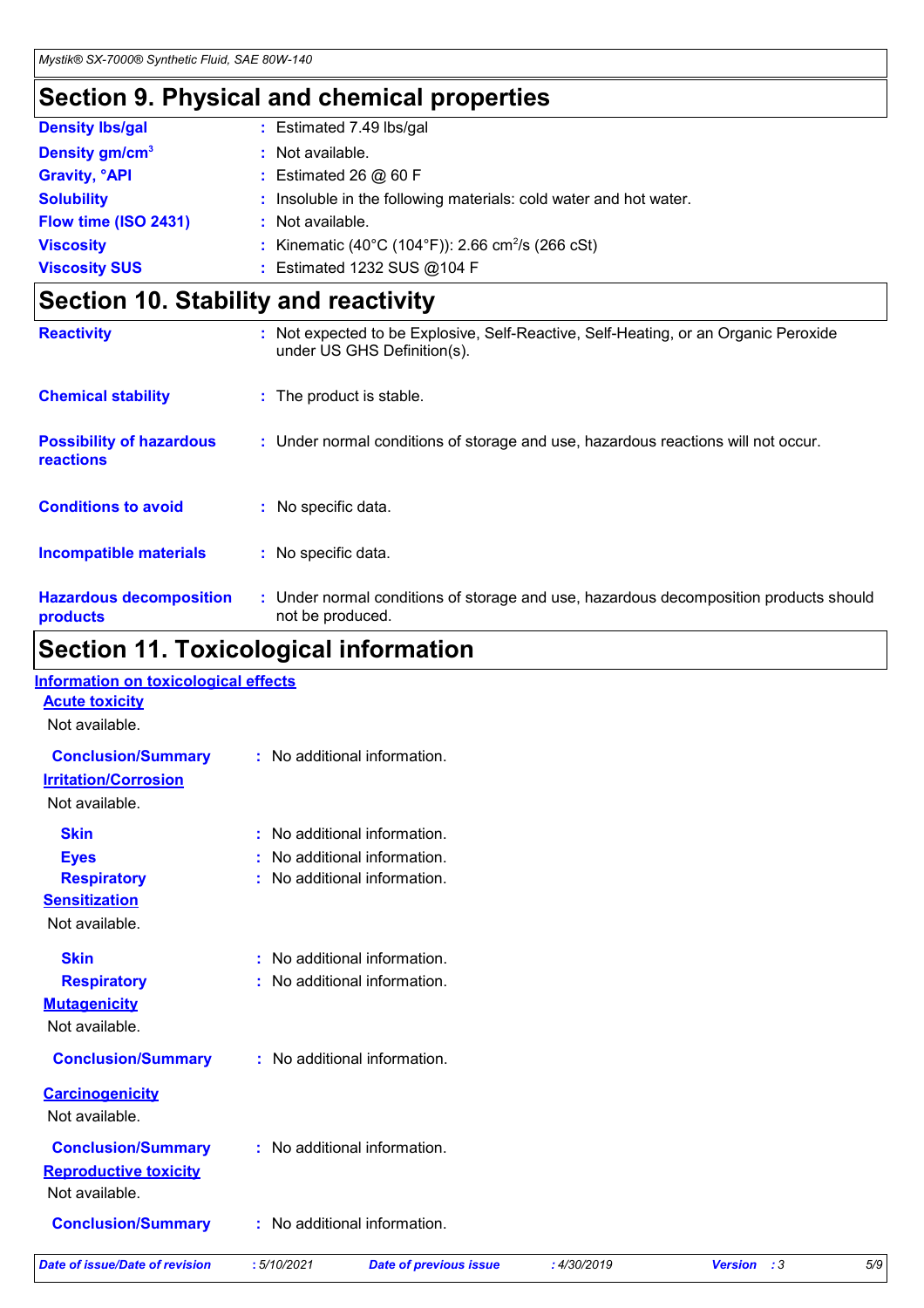## **Section 11. Toxicological information**

| <b>Teratogenicity</b><br>Not available.                                     |                                                                                          |
|-----------------------------------------------------------------------------|------------------------------------------------------------------------------------------|
|                                                                             | <b>Conclusion/Summary : No additional information.</b>                                   |
| Specific target organ toxicity (single exposure)<br>Not available.          |                                                                                          |
| <b>Specific target organ toxicity (repeated exposure)</b><br>Not available. |                                                                                          |
| <b>Aspiration hazard</b><br>Not available.                                  |                                                                                          |
| Information on the likely<br>routes of exposure                             | : Routes of entry anticipated: Dermal.                                                   |
| <b>Potential acute health effects</b>                                       |                                                                                          |
| <b>Eye contact</b>                                                          | : No known significant effects or critical hazards.                                      |
| <b>Inhalation</b>                                                           | : No known significant effects or critical hazards.                                      |
| <b>Skin contact</b>                                                         | : No known significant effects or critical hazards.                                      |
| <b>Ingestion</b>                                                            | : No known significant effects or critical hazards.                                      |
|                                                                             | <b>Symptoms related to the physical, chemical and toxicological characteristics</b>      |
| <b>Eye contact</b>                                                          | : No specific data.                                                                      |
| <b>Inhalation</b>                                                           | : No specific data.                                                                      |
| <b>Skin contact</b>                                                         | : No specific data.                                                                      |
| <b>Ingestion</b>                                                            | : No specific data.                                                                      |
|                                                                             | Delayed and immediate effects and also chronic effects from short and long term exposure |
| <b>Short term exposure</b>                                                  |                                                                                          |
| <b>Potential immediate</b><br>effects                                       | : Not available.                                                                         |
| <b>Potential delayed effects</b>                                            | : Not available.                                                                         |
| Long term exposure<br><b>Potential immediate</b>                            | : Not available.                                                                         |
| effects<br><b>Potential delayed effects</b>                                 | : Not available.                                                                         |
| <b>Potential chronic health effects</b>                                     |                                                                                          |
| Not available.                                                              |                                                                                          |
| <b>General</b>                                                              | : No known significant effects or critical hazards.                                      |
| <b>Carcinogenicity</b>                                                      | No known significant effects or critical hazards.                                        |
| <b>Mutagenicity</b>                                                         | No known significant effects or critical hazards.                                        |
| <b>Teratogenicity</b>                                                       | No known significant effects or critical hazards.                                        |
| <b>Developmental effects</b>                                                | No known significant effects or critical hazards.                                        |
| <b>Fertility effects</b>                                                    | No known significant effects or critical hazards.                                        |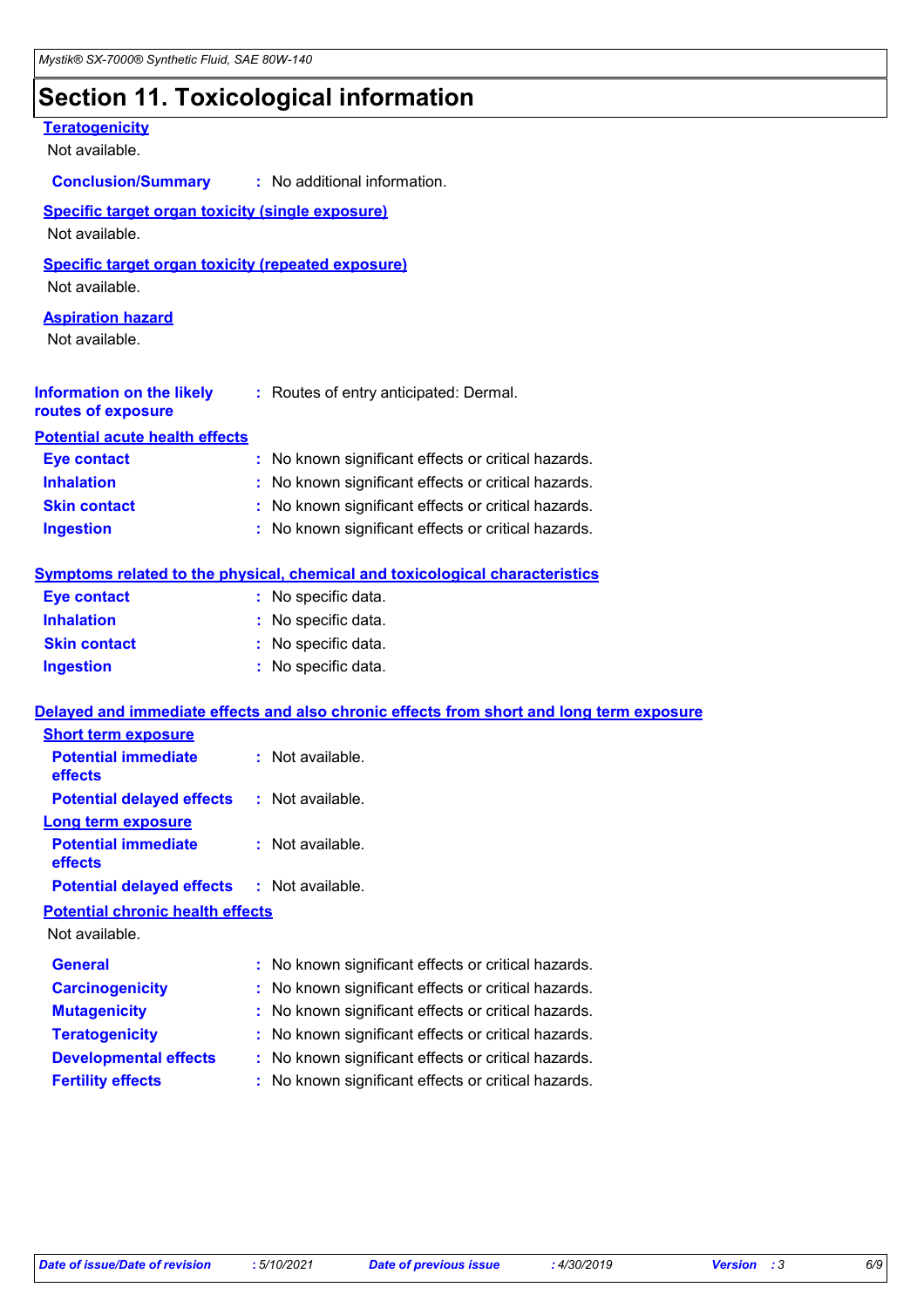## **Section 12. Ecological information**

| <b>Toxicity</b><br>Not available.                                           |                                                     |
|-----------------------------------------------------------------------------|-----------------------------------------------------|
| <b>Conclusion/Summary</b>                                                   | $:$ Not available.                                  |
| <b>Persistence and degradability</b><br><b>Conclusion/Summary</b>           | $:$ Not available.                                  |
| <b>Bioaccumulative potential</b><br>Not available.                          |                                                     |
| <b>Mobility in soil</b><br><b>Soil/water partition</b><br>coefficient (Koc) | $:$ Not available.                                  |
| <b>Other adverse effects</b>                                                | : No known significant effects or critical hazards. |

### **Section 13. Disposal considerations**

| <b>Disposal methods</b> | : The generation of waste should be avoided or minimized wherever possible. Disposal<br>of this product, solutions and any by-products should at all times comply with the<br>requirements of environmental protection and waste disposal legislation and any<br>regional local authority requirements. Dispose of surplus and non-recyclable products<br>via a licensed waste disposal contractor. Waste should not be disposed of untreated to<br>the sewer unless fully compliant with the requirements of all authorities with jurisdiction.<br>Waste packaging should be recycled. Incineration or landfill should only be considered<br>when recycling is not feasible. This material and its container must be disposed of in a<br>safe way. Empty containers or liners may retain some product residues. Avoid<br>dispersal of spilled material and runoff and contact with soil, waterways, drains and |
|-------------------------|-----------------------------------------------------------------------------------------------------------------------------------------------------------------------------------------------------------------------------------------------------------------------------------------------------------------------------------------------------------------------------------------------------------------------------------------------------------------------------------------------------------------------------------------------------------------------------------------------------------------------------------------------------------------------------------------------------------------------------------------------------------------------------------------------------------------------------------------------------------------------------------------------------------------|
|                         | sewers.                                                                                                                                                                                                                                                                                                                                                                                                                                                                                                                                                                                                                                                                                                                                                                                                                                                                                                         |

### **Section 14. Transport information**

|                                      | <b>DOT Classification</b> | <b>IMDG</b>              | <b>IATA</b>              |
|--------------------------------------|---------------------------|--------------------------|--------------------------|
| <b>UN number</b>                     | Not regulated.            | Not regulated.           | Not regulated.           |
| <b>UN proper</b><br>shipping name    | ۰                         | -                        | ٠                        |
| <b>Transport</b><br>hazard class(es) |                           | -                        | $\qquad \qquad$          |
| <b>Packing group</b>                 | $\overline{\phantom{a}}$  | $\overline{\phantom{a}}$ | $\overline{\phantom{a}}$ |
| <b>Environmental</b><br>hazards      | No.                       | No.                      | No.                      |

**Oil:** The product(s) represented by this SDS is (are) regulated as "oil" under 49 CFR Part 130. Shipments by rail or highway in packaging having a capacity of 3500 gallons or more or in a quantity greater 42,000 gallons are subject to these requirements. In addition, mixtures containing 10% or more of this product may be subject to these requirements.

**Special precautions for user Transport within user's premises:** always transport in closed containers that are **:** upright and secure. Ensure that persons transporting the product know what to do in the event of an accident or spillage.

| Date of issue/Date of revision | 5/10/2021 | Date of previous issue | 4/30/2019 | <b>Version</b> : 3 | 7/9 |
|--------------------------------|-----------|------------------------|-----------|--------------------|-----|
|                                |           |                        |           |                    |     |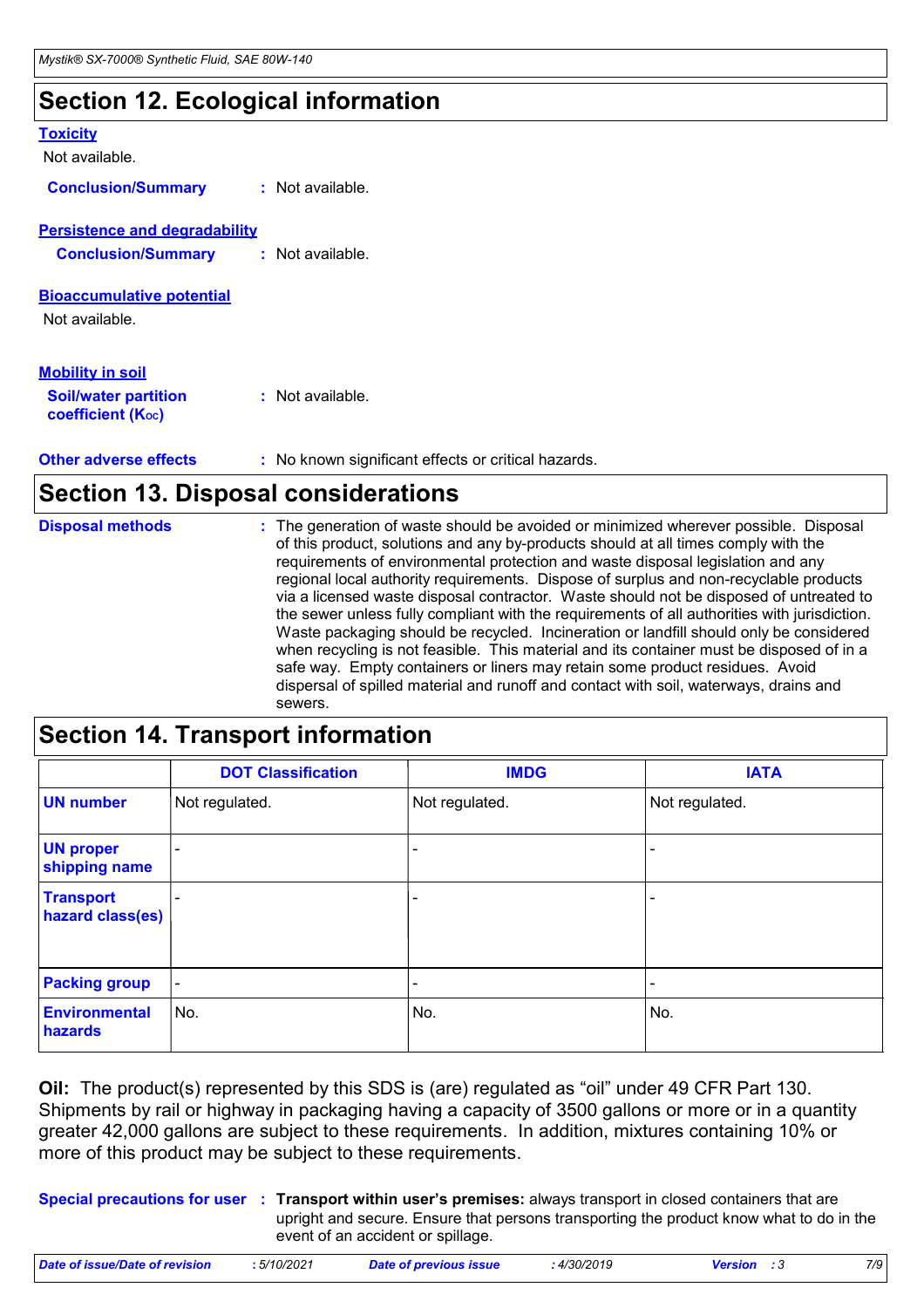## **Section 14. Transport information**

**Transport in bulk according :** Not available. **to Annex II of MARPOL and the IBC Code**

## **Section 15. Regulatory information**

#### **U.S. Federal regulations : United States inventory (TSCA 8b)**: All components are listed or exempted. **Clean Water Act (CWA) 311**: aniline

This material is classified as an oil under Section 311 of the Clean Water Act (CWA) and the Oil Pollution Act of 1990 (OPA). Discharges or spills which produce a visible sheen on waters of the United States, their adjoining shorelines, or into conduits leading to surface waters must be reported to the EPA's National Response Center at (800) 424-8802.

### **SARA 302/304**

#### **Composition/information on ingredients**

|                    |                                                                     |               |            | <b>SARA 302 TPQ</b> |           | <b>SARA 304 RQ</b> |           |
|--------------------|---------------------------------------------------------------------|---------------|------------|---------------------|-----------|--------------------|-----------|
| <b>Name</b>        |                                                                     | $\frac{9}{6}$ | <b>EHS</b> | (lbs)               | (gallons) | (lbs)              | (gallons) |
| niline             |                                                                     | < 0.01        | Yes.       | 1000                | 117.6     | 5000               | 587.9     |
| <b>SARA 304 RQ</b> | : 246913580.2 lbs / 112098765.4 kg [32977016.6 gal / 124831587.3 L] |               |            |                     |           |                    |           |

### **SARA 311/312**

**Classification :** Not applicable.

**Composition/information on ingredients**

No products were found.

### **State regulations**

| <b>Massachusetts</b> | : None of the components are listed.                                     |
|----------------------|--------------------------------------------------------------------------|
| <b>New York</b>      | : None of the components are listed.                                     |
| <b>New Jersey</b>    | : None of the components are listed.                                     |
| <b>Pennsylvania</b>  | : The following components are listed: ETHENE, TETRAFLUORO-, HOMOPOLYMER |
|                      | <b>California Prop. 65 Clear and Reasonable Warnings (2018)</b>          |

**WARNING**: This product can expose you to chemicals including 2-Naphthylamine, Aniline, which are known to the State of California to cause cancer. For more information go to www.P65Warnings.ca.gov.

### **International regulations**

#### **Inventory list**

| Date of issue/Date of revision     | :5/10/2021<br><b>Date of previous issue</b><br>: 4/30/2019                           | <b>Version</b> : 3 | 8/9 |  |  |  |  |
|------------------------------------|--------------------------------------------------------------------------------------|--------------------|-----|--|--|--|--|
| <b>Turkey</b>                      | : Not determined.                                                                    |                    |     |  |  |  |  |
| <b>Thailand</b>                    | : Not determined.                                                                    |                    |     |  |  |  |  |
| <b>Taiwan</b><br>: Not determined. |                                                                                      |                    |     |  |  |  |  |
| <b>Republic of Korea</b>           | : Not determined.<br>: Not determined.<br>: Not determined.                          |                    |     |  |  |  |  |
| <b>Philippines</b>                 |                                                                                      |                    |     |  |  |  |  |
| <b>New Zealand</b>                 |                                                                                      |                    |     |  |  |  |  |
| <b>Malaysia</b>                    | : Not determined.                                                                    |                    |     |  |  |  |  |
| <b>Japan</b>                       | : Japan inventory (ENCS): Not determined.<br>Japan inventory (ISHL): Not determined. |                    |     |  |  |  |  |
| <b>Europe</b>                      | : Not determined.<br>: Not determined.                                               |                    |     |  |  |  |  |
| <b>China</b>                       |                                                                                      |                    |     |  |  |  |  |
| <b>Canada</b>                      | : All components are listed or exempted.                                             |                    |     |  |  |  |  |
| <b>Australia</b>                   |                                                                                      |                    |     |  |  |  |  |
| <b>United States</b>               | : All components are listed or exempted.                                             |                    |     |  |  |  |  |
|                                    |                                                                                      |                    |     |  |  |  |  |